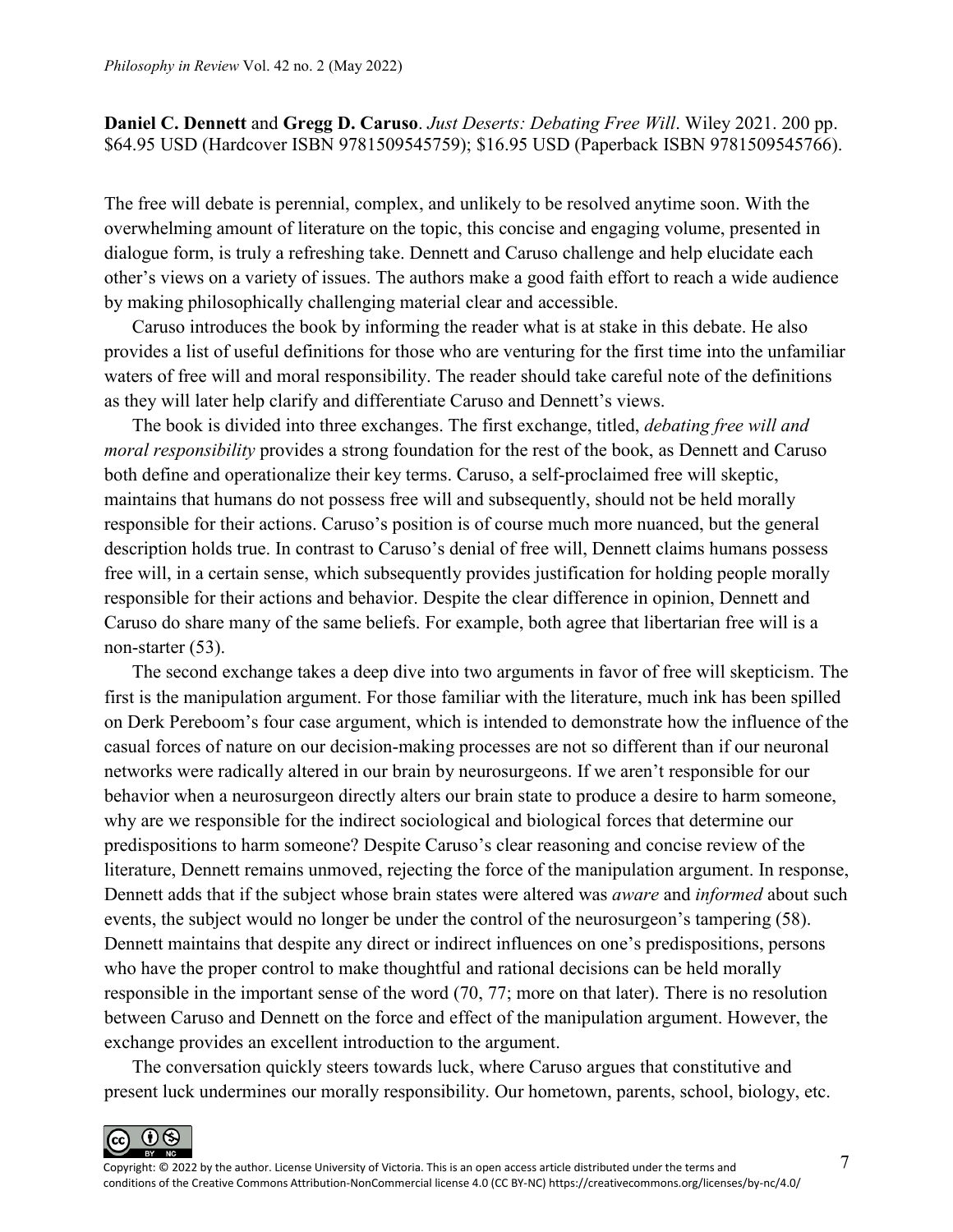are all the products of luck. Relying heavily on Neil Levy's previous work on hard luck, Caruso expands the argument to show how the strong undercurrent of luck pervades all. Caruso asks: if the way we are fundamentally constituted is simply a matter of luck, how can we be responsible for the outcome of our choices (105-7)? According to Dennett, all that is required is the proper control mechanisms required to make well-informed and rational decisions. Dennett quotes the singer Ricky Skaggs twice, where he sings, 'I can't control the wind, but I can adjust the sails' (71). Dennett concedes that there is much that is out of our control, factors that push and pull us in different directions, but he maintains that none of these variables can negate our ability to control how we will respond and ultimately, act. Dennett is unconvinced by Caruso's attempt to demonstrate the illusory nature of free will and moral responsibility.

The third and final exchange showcases Caruso's alternative to retributive punishment and the current legal institutions' method of incarceration. Neither Dennett or Caruso are classical retributivists, meaning that neither purport to deem punishment as a good in and of itself. However, Dennett views punishment as a justifiable and necessary measure to ensure the integrity and efficacy of the criminal justice system (132). On the other hand, Caruso proposes what he terms the *public-health quarantine model*. The quarantine model is premised on the community's right to self-defense. Analogously to how a community is justified in quarantining an individual who poses a threat to the community for carrying a dangerous disease, the community is also justified in quarantining an individual who poses a criminal threat. The model is thereby a *forward-looking*  defensive approach, whereas retributivism is a *backward-looking* punitive approach. Caruso makes it clear that his model is not *consequentialist* in nature, as it doesn't justify quarantining someone based on future goods, but rather quarantine is justified on the principle of self-defense (128). Caruso's model stresses the importance of public health ethics, which would emphasis efforts on preventing crime. For example, to prevent crime, social justice issues such as racism, sexism, education, poverty, and other systemic disadvantages need to be adequately addressed (130). For a full exposition and detailed account of Caruso's position see his *[Rejecting Retributivism: Free Will,](https://www.cambridge.org/core/books/rejecting-retributivism/082CC64E7849CBE18794BDE91E08B7D3)  Punishment and Criminal Justice* [\(Cambridge University Press 2021\).](https://www.cambridge.org/core/books/rejecting-retributivism/082CC64E7849CBE18794BDE91E08B7D3)

Dennett's response to the public-health quarantine model is skeptical, but ultimately comes down to pragmatic considerations. After providing a detailed account of the evolutionary origins of punishment (161-71), Dennett wants to retain the phenomenon of punishment for mostly pragmatic reasons. He doesn't think anyone would want to live in a world without punishment (156). He seems to say that punishment is a necessary condition to enforce any set of rules, as he asks Caruso, 'how can one enforce the quarantine system if people rebel against it?' (132). Such a system, whether you call it punishment or not, is in fact, punishment.

Much of the disagreement that arises and ultimately remains unresolved between Caruso and Dennett can be explained by their respective projects. Caruso is attempting to unveil the fallacy and myth of *free will* in the strongest sense of the word, the idea of an uninfluenced god-like substance that deliberates and chooses without any external constraint (52-3). The impossibility of such a concept of free will grounds Caruso's claim that persons can't *truly* be deserving of punishment for their behavior since we aren't *truly* free. Dennett is not concerned with either of these conceptions